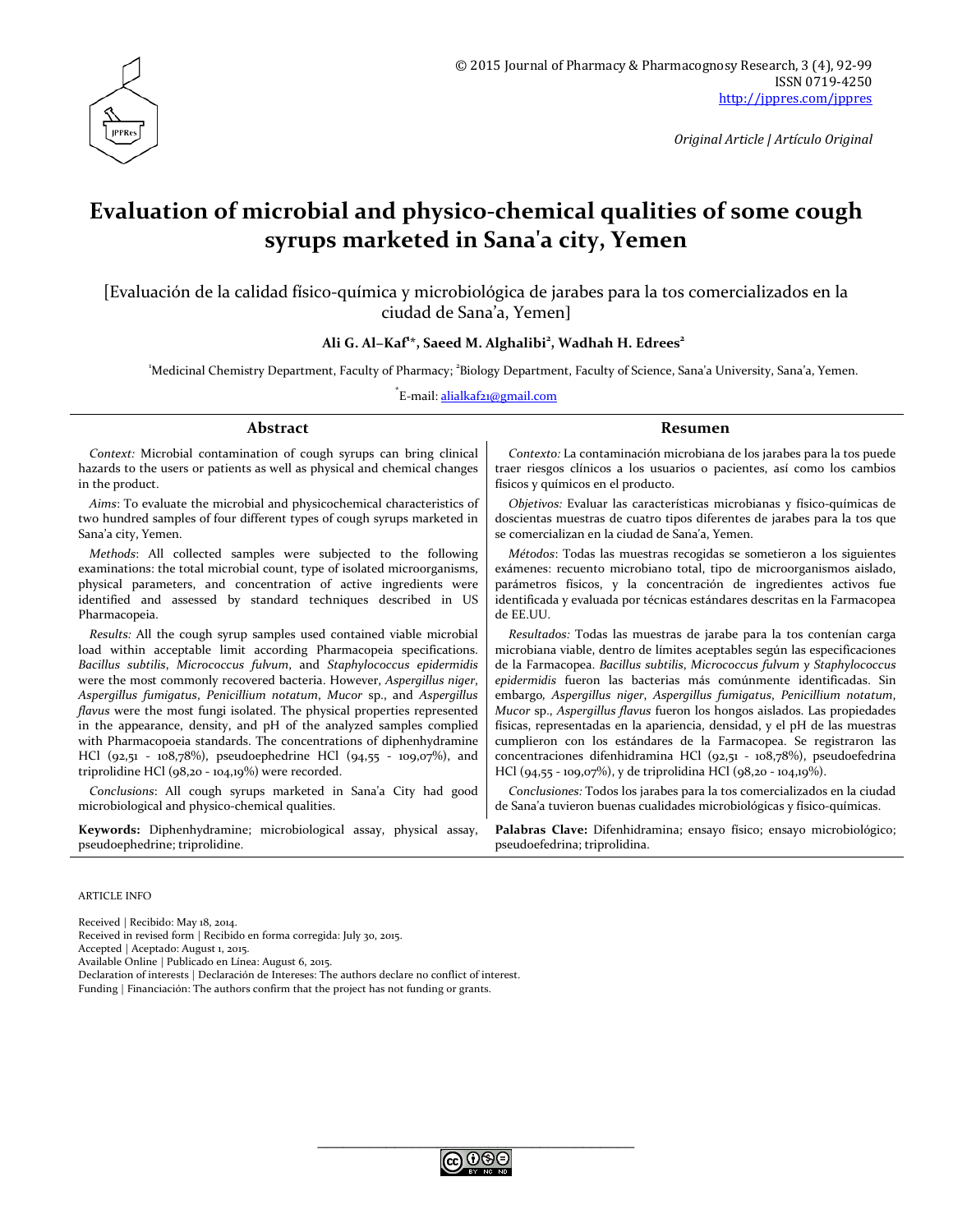## **INTRODUCTION**

Pharmaceuticals are used for the purpose of prevention, treatment, and diagnosis of diseases. In current years, manufacturers of pharmaceuticals have improved the quality of non-sterile pharmaceuticals such that today such products contain only minimal bioburden (Denyer et al., 2004).

Non-sterile pharmaceutical products are not required to be sterile, but are subject to certain restrictions on the number and types of acceptable microorganisms to make sure their efficaciousness and safety (Jimenez, 2004).

Syrups are non-sterile liquid dosage form that contain active medicaments and constitute the most convenient dosage form for babies, children and the elderly. Syrups are generally prepared for oral administration in children since tablets and capsules cannot be easily or suitably administered to them. The administration of contaminated syrups to these people pose a real danger, even at low levels of contamination, because their immune system are poorly developed (Mendie et al., 1993; Muhammed and Umoh, 2009).

Contamination of oral liquid pharmaceuticals with microorganisms not only makes them hazardous from the infectious standpoint, but may also change the physical, chemical, and organoleptic properties of the drugs, alter the contents of active ingredients, or convert them to toxic products that lead to reduction in their shelf life and efficacy (Shaikh et al., 1988; Moniruzzaman et al., 2012).

So, a drugs may be considered microbiologically spoiled in this situation, depending on its intended use. The presence of even a low level of acutely pathogenic microorganisms, higher levels of opportunist pathogens, or toxic microbial metabolites that persist even after death of the original contaminants may render the product ineffective. Physicochemical deterioration as a result of microbial growth is a acceptable reason to consider the product harmful for patients (Denyer and Baird, 1990).

Numerous reports have also been published describing clinical risks that are attributable to microbiologically contaminated pharmaceuticals (Mugoyela and Mwambete, 2010).

The microbiological quality of a pharmaceutical product may represent contamination from raw materials, industrial equipments, environment, workers and containers (Muhammed and  $Umoh. zoo<sub>0</sub>$ ).

Within Sana'a City, cough syrups are among the most available syrups in the market which suggest strong likelihood of variation in the level of microbiological purity among these brands. There is therefore, the need to carry out investigations with the view to ascertaining the microbial and physicochemical qualities of these preparations, which are currently available in the market.

## **MATERIAL AND METHODS**

#### **Samples collection**

Two hundred samples of cough syrups were collected at random from pharmaceutical stores of five districts located in Sana'a City, Yemen. The samples were produced by four different pharmaceutical companies and coded A, B, C, and D, which are listed in the Table 1.

| Brand code |    | Sample size Active ingredients | <b>Theoretical concentration</b><br>(mg/5 mL) | Supplier     |
|------------|----|--------------------------------|-----------------------------------------------|--------------|
| А          | 50 | DPH HCl                        | 14                                            | Yemen        |
| B          | 50 | DPH HCl                        | 14                                            | Saudi Arabia |
| C          | 50 | PED HCI                        | 30                                            | Yemen        |
| D          | 50 | TPD HCl + PED HCl              | $30 + 1.25$                                   | Germany      |

**Table 1.** Brand code, sample size, active ingredients, theoretical concentration, and supplier of collected cough syrup samples.

DPH HCl= Diphenhydramine hydrochloride, TPD HCl= Triprolidine hydrochloride, PED HCl = Pseudoephedrine hydrochloride.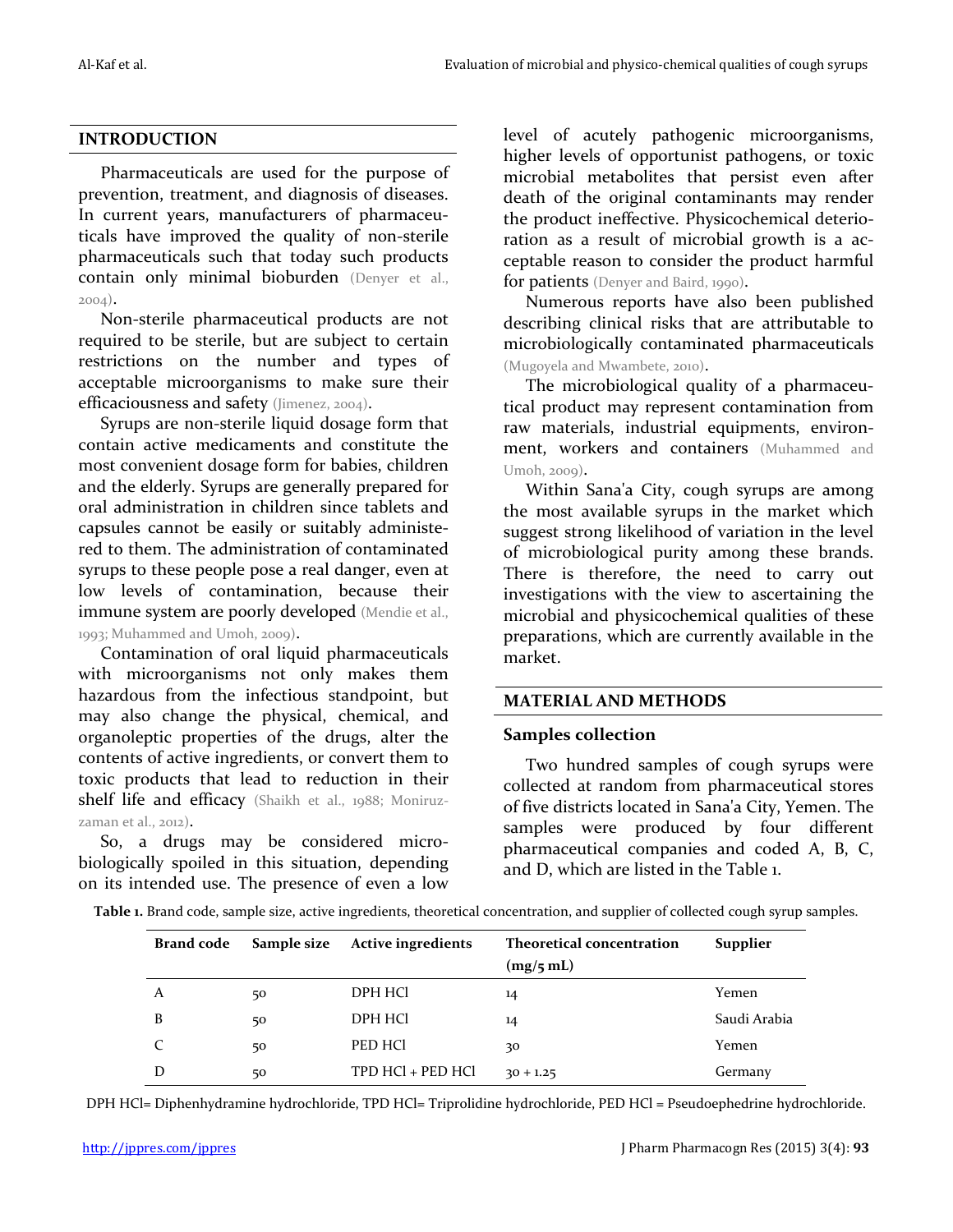## **Assessment of microbiological qualities**

#### *Total microbial count*

Ten mL of the sample was diluted to bottle contained 90 mL of trypticase soy broth (Merck, Germany). A quantity of 0.1 mL of the diluted sample was spread on the surface of tryptone soy agar (TSA) and Sabouraud dextrose agar (SDA) plates (Himedia, India). The TSA plates were incubated at 35°C for three days, while the SDA plates were incubated at 25°C for five days with daily observation. Colonies were counted and the mean number of colony forming units (CFU) per mL was calculated and recorded (Clontz, 2009).

## *Characterization and identification of isolated microbial*

Identification of the isolated bacterial and fungal contaminants was preliminarily performed by macroscopic (morphology and growth characteristics) and microscopic (gram staining and lactophenol cotton blue stain technique) examination. Selective, differential culture media, and biochemical test were used to conform the microbial species (Moubasher, 1993; Don et al., 2004; Leboffe and Pierce, 2011).

## **Physical properties examinations**

The appearance was assessed by visual examination to determine the color. The taste was assessed by using the appropriate relevant sense organs. The pH value and density were measured once and determined to use an instrument (Metrohm, Switzerland, model 827pH Lab.) and (Mettler Toledo, Japan, model DA-100M), respectively (USP, 2007).

## **Chemical examinations**

#### *Determination of diphenhydramine hydrochloride (DPH HCl) concentration*

Preparation of working standard solution: Fourteen mg of DPH HCl was weighted and dissolved in 50 mL of distilled water (DW) into a volumetric flask (50 mL).

Preparation of sample solution: Five mL from each tested sample was transferred into a volumetric flask (50 mL) containing 45 mL of

DW. The working standard and sample solution were sonicated for 10min. Moreover, filtered by membrane filter 0.45  $\mu$ m before used (USP, 2007).

Sample assayed by HPLC: Perkin Elmer HPLC system (Avenue, USA) consisting of LC-20AD pump, an autosampler (Model SIL-20A), and photodiode array UV-Visible detector was used. The column used was a Macherey-Nagel<sup>®</sup> EC<sub>250</sub>  $mm \times 4.6$  mm, Nucleosil, 100-10CN. The mobile phase with a flow rate of 1.5 mL/min was composed of acetonitrile 200 mL to 800 mL of ammonium dihydrogen phosphate (8.57 g/L) (Himedia), and adjusted the pH at 3.0 with phosphoric acid. The injection volume was 20 μm and the detection wavelength was fixed at 225 nm for DPH HCl assay (USP, 2007).

# *Determination of triprolidine hydrochloride (TPD HCl) pseudoephedrine hydrochloride (PED HCl) concentrations*

Preparation of working standard solution: TPD HCl 20 mg and PED HCl 240 mg were weighed and dissolved into a volumetric flask (200 mL) containing 200 mL of HCl 0.01 M (Scharlau, Spain).

Preparation of sample solution: Ten mL of sample was transferred into a volumetric flask (50) mL) containing 40 mL of HCl 0.01 M. The working standard and sample solution were sonicated for 10 min. Moreover, filtered before used (USP, 2007).

Sample assayed by HPLC: Waters HPLC system (Singapore) consisting of Binary pump Waters (Model 1525, Singapore), an autosampler (Model 2707, Netherlands) and UV/Visible detector Waters (Model 2489, Singapore) was used. The Merck® SI 250  $\times$ 4.6 mm L3, 5 µm Silica was used. The mobile phase with a flow rate of 1.5 mL/min was composed of mixture of 850 mL of ethanol and 150 mL of ammonium acetate solution (4 g/L). The injection volume was 20  $\mu$ m and the detection wavelength was fixed at 254 nm for TPD HCl and PED HCl (USP, 2007).

The analysis of results was made as follow:

Percentage (%) = (Absorbance of sample/absorbance of standard)  $\times$  (concentration of standard/concentration of test) × 100 (USP, 2007).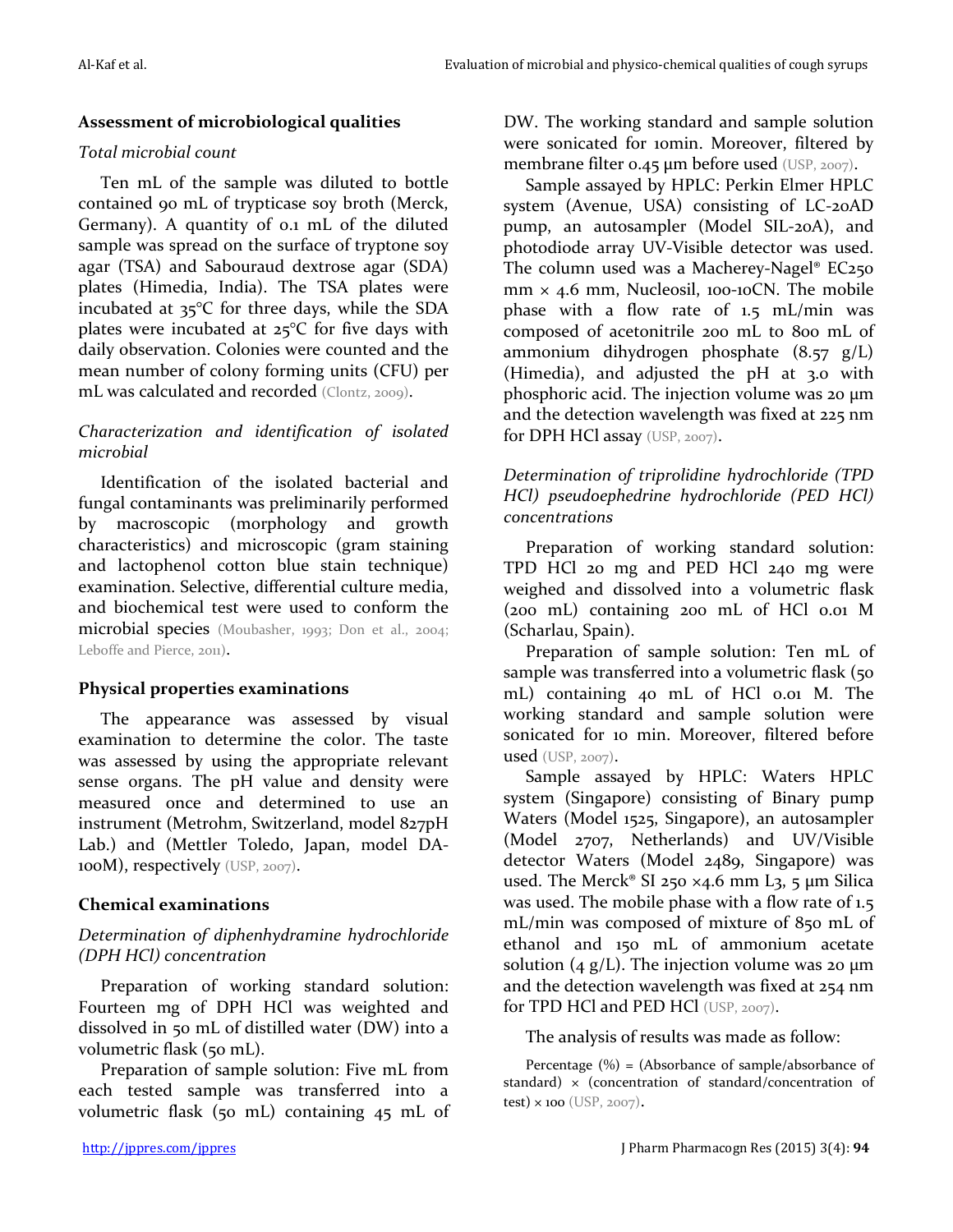#### **Statistical analysis**

The obtained data were performed for statistical purpose using the IBM SPSS Statistics software (version 20.0, 2011). Differences in the microbial count, isolated microbial, physical and chemical parameters were compared using the ANOVA test. Values of  $P < 0.01$  were considered as statistically significant.

#### **RESULTS**

#### **Microbiological assays**

Table 2 shows the total microbial count of microorganisms present in the analyzed cough syrup samples.

The bacteria and fungi number isolated from tested cough syrup samples are showed in Fig. 1.

There is a significant difference in the isolated number of bacteria and fungi results when compared between cough syrup samples with an individual confidence level of 99%.

## **Physical properties**

The results of physical parameters include the color, description, taste, pH, and density (g/mL) that obtained from analyzed cough syrup samples are listed in Table 3.

#### **Chemical concentrations**

Table 4 shows the DPH HCl, TPD HCl, and PED HCl concentration in the analyzed cough syrups samples compared with an acceptable limit.

| <b>Brand code</b> | <b>Total bacteria</b><br>(CFU/mL) | <b>Total fungi</b><br>(CFU/mL) | Acceptable limit<br>$(CFU/mL)$ (USP, 2007) |          | P value |
|-------------------|-----------------------------------|--------------------------------|--------------------------------------------|----------|---------|
|                   |                                   |                                | <b>Bacteria</b>                            | Fungi    |         |
| A                 | $\langle 10^{1} (90\%)$           |                                |                                            |          |         |
|                   | $<10^2 (10\%)$                    | ≤10 <sup>1</sup> (100%)        |                                            |          |         |
| B                 | $<10^{1}$ (88%)                   |                                |                                            |          |         |
|                   | $<10^2$ (12%)                     | $≤10^{1}(100%)$                | $<10^2$                                    | $10^{1}$ | >0.01   |
| C                 | $<10^{1}$ (86%)                   |                                |                                            |          |         |
|                   | $\langle 10^2 (14\%)$             | ≤10 <sup>1</sup> (100%)        |                                            |          |         |
| D                 | $\langle 10^{1} (90\%)$           |                                |                                            |          |         |
|                   | $<10^2 (10\%)$                    | $≤10^{1}(100%)$                |                                            |          |         |

**Table 2.** Total microbial count in the tested cough syrup samples.

\*The P value ( $P > 0.01$ ) which obtained by variance analysis between groups A, B, C and D in the total microbial count is not statistically significant difference when compared by ANOVA test.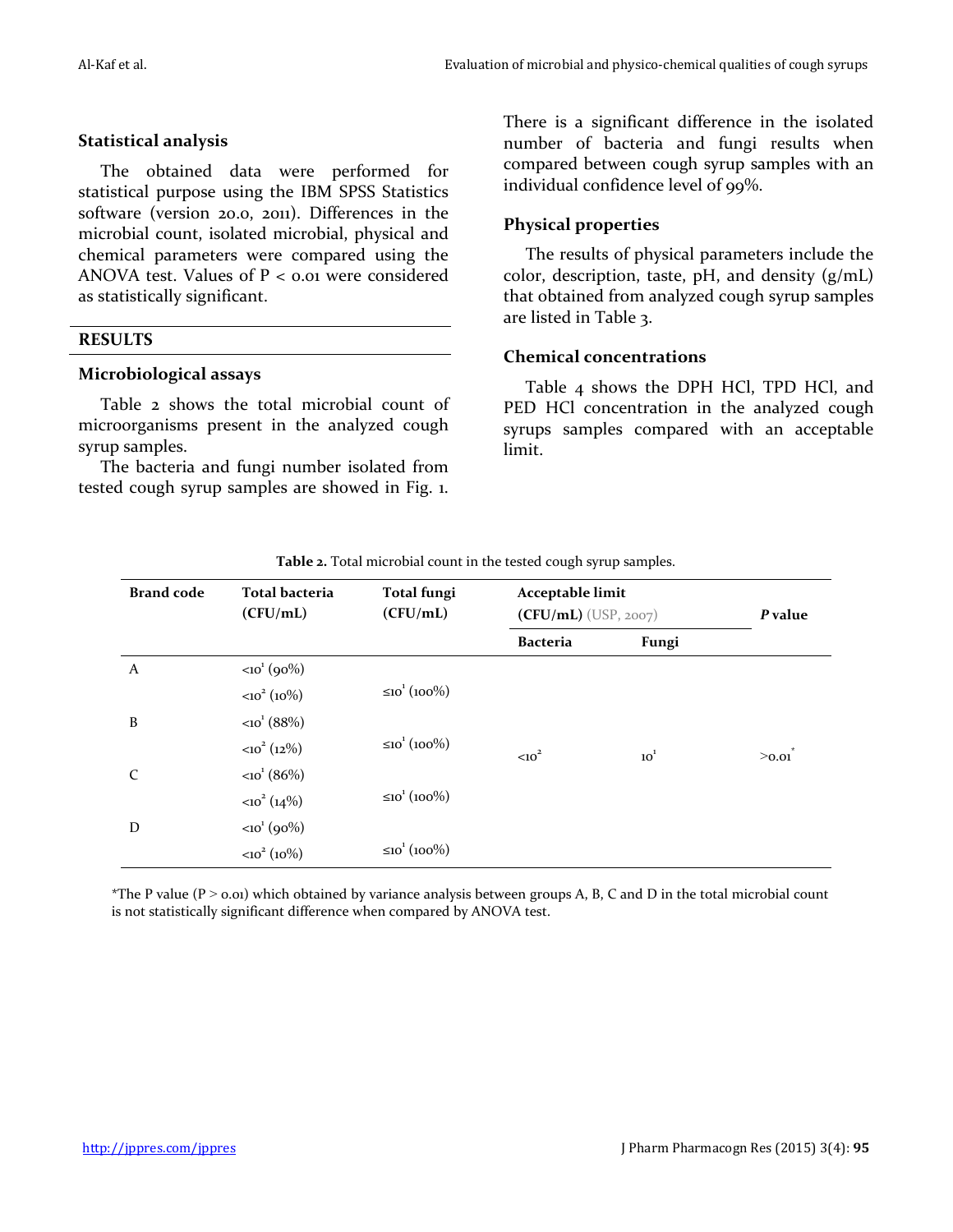

**Figure 1.** The number of bacteria and fungi isolated from analyzed cough syrup samples.

| Parameters       | Cough brand code |                 |                             |                 | P value      |
|------------------|------------------|-----------------|-----------------------------|-----------------|--------------|
|                  | A                | B               | $\mathcal{C}_{\mathcal{C}}$ | D               |              |
| Color            | Green            | Brown           | Orange                      | Red             |              |
| Description      | Clear solution   | Clear solution  | Clear solution              | Clear solution  |              |
| Taste            | Bitter           | <b>Bitter</b>   | <b>Bitter</b>               | <b>Bitter</b>   |              |
| pH               | $5.03 - 5.10$    | $5.12 - 5.20$   | $5.12 - 5.18$               | $6.01 - 6.10$   | **<br>< 0.01 |
| Density $(g/mL)$ | $1.231 - 1.234$  | $1.264 - 1.270$ | $1.198 - 1.203$             | $1.225 - 1.234$ | **<br>< 0.01 |

**Table 3.** Physical parameters of the different brands of cough syrups.

\*\*The P value (P <0.01) which obtained by variance analysis between groups A, B, C and D in the pH and density results is statistically significant difference when compared by ANOVA

**Table 4.** The DPH HCl, TPD HCl, and PED HCl concentration results of analyzed syrup samples.

| <b>Brand code</b> | <b>Active ingredients</b> | <b>Theoretical content</b><br><b>Results</b> |                  | P value        |
|-------------------|---------------------------|----------------------------------------------|------------------|----------------|
|                   |                           | (mg/5 mL)                                    | (%)              |                |
| A                 | DPH HCI                   | 14.0                                         | $94.81 - 108.78$ |                |
| B                 | DPH HCl                   | 14.0                                         | $92.51 - 105.80$ |                |
| C                 | PED HCl                   | 30.0                                         | $94.55 - 106.78$ | $**$<br>< 0.01 |
| D                 | PED HCl                   | 30.0                                         | $98.21 - 109.07$ |                |
|                   | <b>TPD HCI</b>            | 1.25                                         | $98.20 - 104.19$ |                |

\*\*The P value (P <0.01) which obtained by variance analysis between groups A, B, C and D in the active ingredients is statistically significant difference when compared by ANOVA test.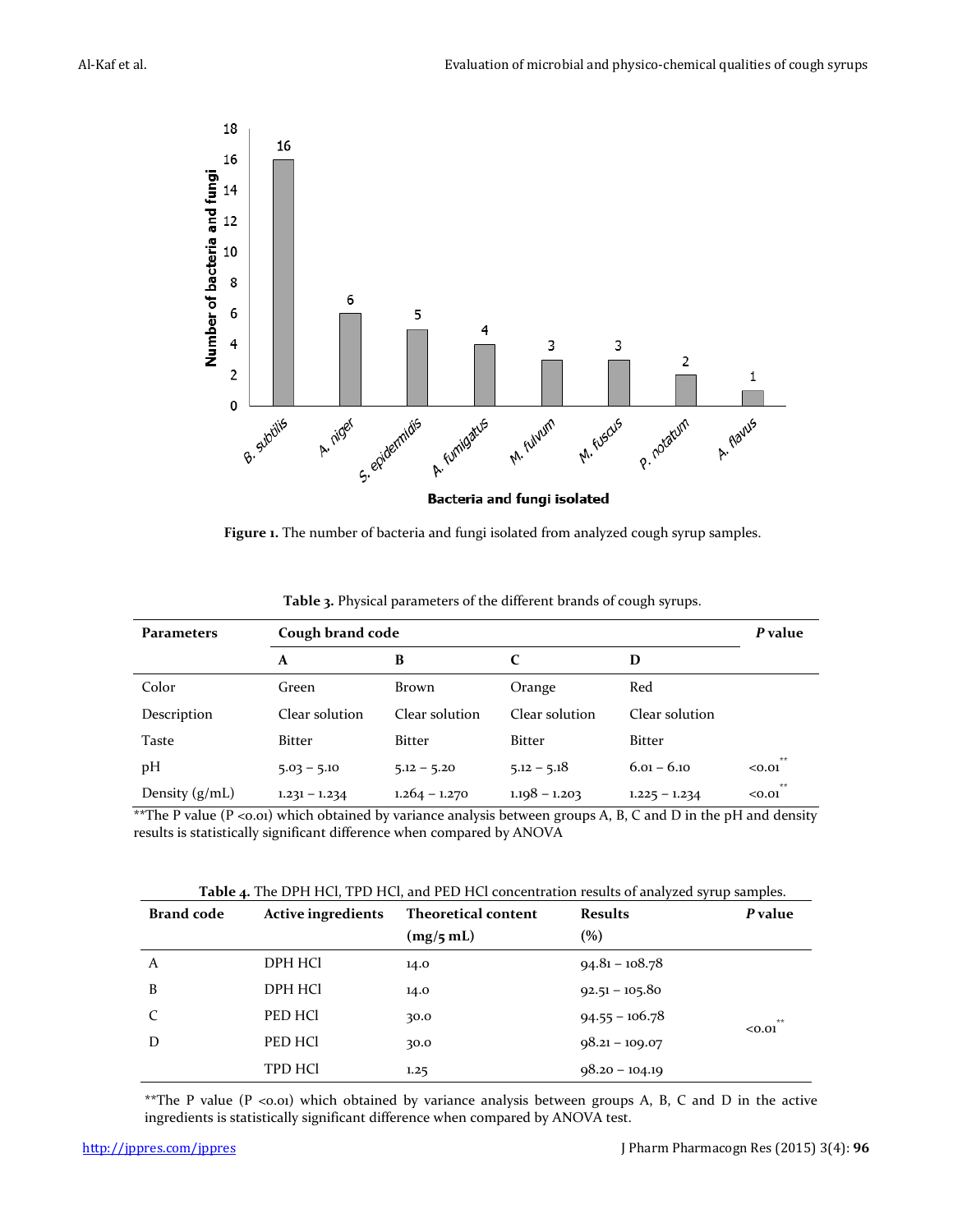#### **DISCUSSION**

In this research, the result showed that the samples tested had satisfactory total microbial count levels compared to the USP (2007) specification and this in agreement with Brooks et al. (2012).

It is gratifying to note that very low levels of microbial contamination recorded in this investigation, this could be due to the adoption of Good Manufacturing Practice, effective preservative agents, and adequate quality control program (Ogbulie et al., 2009).

Furthermore, it can be inferred that probably an excessive quantity of preservative is used in the preparation of non-sterile pharmaceutical syrups that prevented the growth of microorganisms (Shaikh et al., 1988).

The incorporation of trisodium citrate, together with a sugar content of the syrups, probably are responsible for the lower contamination rates seen in cough syrups. These compounds provide high osmotic pressure and could inhibit many microorganisms (Tukur et al., 2012).

The absence of indicator microorganisms such as S*almonella* spp., *Escherichia coli*, and *Candida albicans* is an absolute requirement (USP, 2007). In this study, microorganisms were absent, and the samples complied with USP (2007) standards. These findings are similar to Gad et al. (2011) and Mustapha et al. (2013).

In the current study, the absence of *E. coli* and *Salmonella* spp. in all the samples studied indicated that the water used by the pharmaceutical industries may not contaminated by coliform bacteria. The organisms of these types are water–borne and frequently contaminate liquid pharmaceutical product (Denyer et al., 2004).

*B. subtilis*, *M. fulvum*, and *S. epidermidis* were the most important isolated bacteria, while the *A. niger*, *A. fumigatus*, *P. notatum*, *M. fuscus*, *and A. flavus* were the most important isolated fungi from samples. A similar observation was reported by Oyeleke et al. (2005).

*Bacillus subtilis* reported to be the most frequent in syrups, and also found to be the number one contaminant of non-sterile pharmaceutical in Spain (Rosa et al., 1993).

Although the organisms that are detected in the syrup samples are not pathogenic, they are "objectionable" since they can bring about the destruction of active ingredients. Thus, they interfere with the function of the therapeutic product (Shaikh et al., 1988).

Gram–positive cocci can also be survived in the environment and thus contaminate the medicaments. *S. epidermidis* reported being the most frequent in oral and topical medicaments. Whereas, the *Micrococcus* sp. was isolated from liquid and solid drugs (Rosa et al., 1993).

However, *S. aureus* and *S. epidermidis* found as contaminants reflect easy contamination of processing unit. The organisms being normal floral of the body easily contaminate products during handling and processing by personnel. Though, favorable growth environment for microorganisms is prevented by high sugar concentration (Coker, 2005).

Isolated *Aspergillus*, *Penicillium* and *Mucor* species are producers of possible allergic and toxin compounds. *Aspergillus* sp. causes aspergillosis while *Aspergillus flavus* produces aflatoxin that is carcinogenic (Prescott et al., 2008).

From the finding made in this study, it could be inferred that the isolated microorganisms were either of processing unit, during handling, and human flora types, principally, Gram-positive bacteria, or air-borne fungi.

The physical examination results showed that the cough syrup samples appearance were varied from clear green, brown, orange, and red with a bitter taste and this agreement with Edebi et al.  $(2.011)$ .

However, the density results in the cough syrup samples were ranged from 1.198 – 1.270 g/mL.

The pH values in the cough syrup contained TPD HCl, and PED HCl should be between 4.6– 6.6 (USP, 2007). In the same manner, the pH values in the cough syrup contained DPH HCl should be between 4.0–6.0.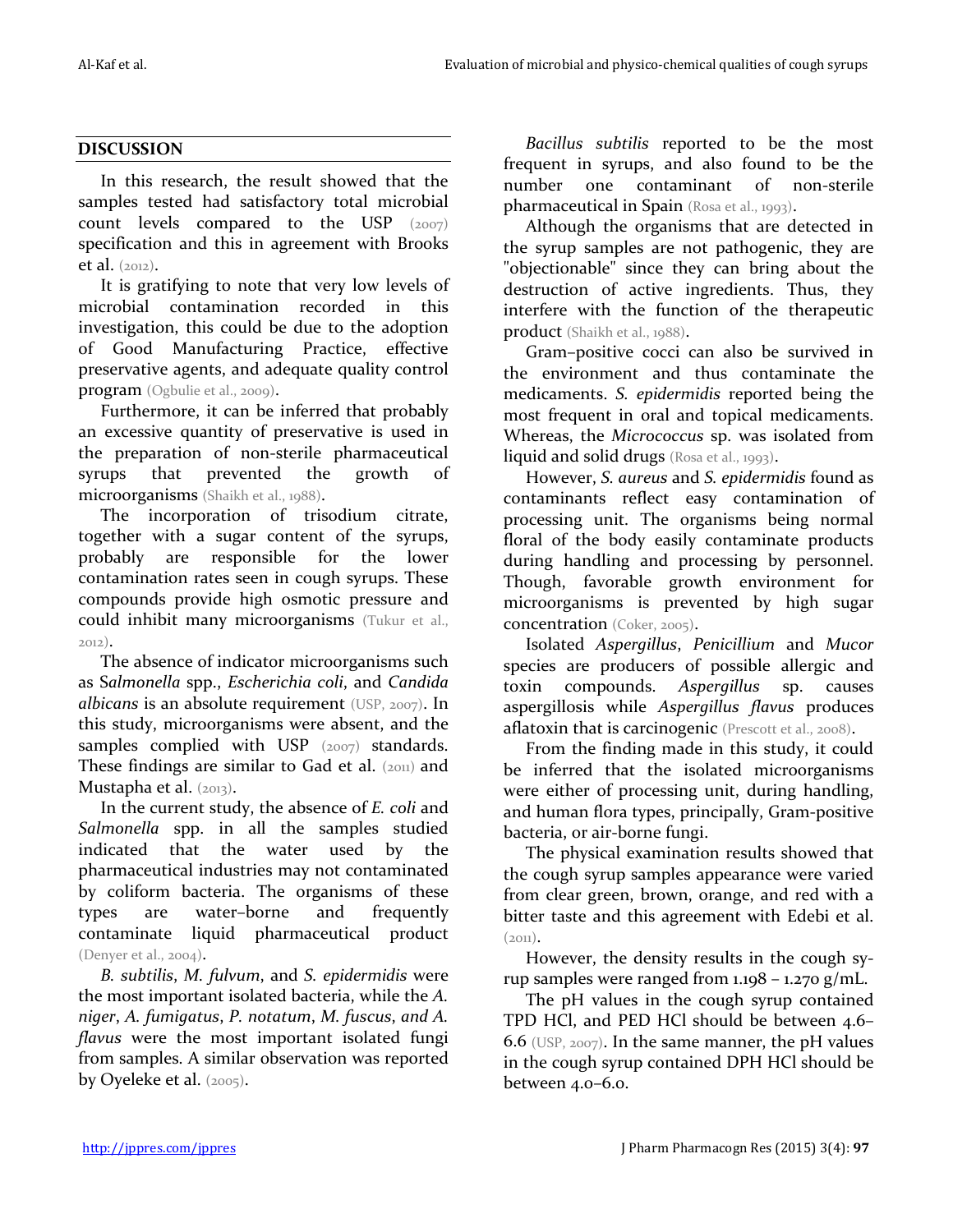From these results, it can be observed that all the pH value results obtained from cough syrup samples are within the acceptable range for pH value results according to USP  $(2007)$ specifications. The acidity and alkalinity of the syrups determine the effectiveness in administration.

The USP  $(2007)$  stipulates that an oral cough solution should contain not less than 90.0% and not more than 110.0% of the labeled amount of DPH HCl, TPD HCl, and PED HCl and it also states that for maximum stability. From the results of Table 4, product A, B, C, D showed values within the USP (2007) specifications for a product to be passed. These results agree with Edebi et al.  $(201)$ .

#### **CONCLUSION**

This study showed the compliance of cough syrups with the good manufacturing practice; especially with the aspects related to the control of microbial levels of all raw materials and water used, which ensure production of cough syrups with low microbial counts. The low contamination level could be maintained during the shelf life by the inclusion of suitable preservants where necessary.

#### **CONFLICT OF INTEREST**

The authors declare no conflict of interest.

#### **ACKNOWLEDGEMENT**

The authors thanks the Yemen Drug Company for Industrial and Commercial (YEDCO) for the facilities provided for the use of HPLC.

#### **REFERENCES**

- Brooks AA, Asamudo NU, Takon I (2012) Bacteriology stability of high sugar pediatric syrups probability of survival contamination bacteria. J Pharm Biomed Sci  $22(13): 1-4.$
- Clontz L (2009) Microbial limit and bioburden tests: Validation approaches and global requirements. 2nd edn., Taylor and Francis Group, LLC: New York, pp 1-91, 203-204.
- Coker M (2005) An assessment of microbial contamination during drug manufacturing in Ibadan, Nigeria. Eur J Sci Res 7(4): 19-23.
- Denyer SP, Hodges NA, Gorman SP, Hugo W, Russell A (2004) Pharmaceutical microbiology. 17th edn. Blackwell Scientific Publications: London, U.K, pp 220-240.
- Denyer SP, Baird RM (1990) Guide to microbiological control in pharmaceuticals. 1st edn., Ellis Horwood Chichester, UK.
- Don J, Noel R, James T, George MG (2004) Bergey's manual of systematic bacteriology. 2nd edn. Michigan State University: East Lansing, USA.
- Edebi VN, Benjamin U, Anganabiri E (2011) Simultaneous assay of codeine phosphate and diphenhydramine hydrochloride in cough mixtures by zero-order derivative UV spectrophotometry. Afr J Pure Appl Chem 5(5): 104-110.
- Gad GF, Reham AA, Mohamed SA (2011) Microbial evaluation of some non-sterile pharmaceutical preparations commonly used in the Egyptian market. Trop J Pharm Res  $10(4)$ : 437-445.
- Jimenez L (2004) Microbial limits. In: Jimenez L (ed), Microbial contamination control in pharmaceutical industry. Drugs and the Pharmaceutical Sciences. Marcel Dekker Inc.: New York, 142: 15-44.
- Leboffe MJ, Pierce BE (2011) A photographic atlas for the microbiology laboratory. 4th edn. Morton Publishing: Colorado, United States of America, pp 133-163.
- Mendie UE, Ifuda ND, Brown SA (1993) How safe are nonsterile liquid preparations? J West Africa Pharm 7: 8-10.
- Moniruzzaman M, Ashrafi F, Zakaria M (2012) Qualitative and quantitative microbiological studies of antacid and paracetamol suspensions from different drugstores of Dhaka. Dhaka Univ J Biol Sci 21(1): 105-107.
- Moubasher AH (1993) Soil fungi of Qatar and other Arab countries. The Scientific and Applied Research Centre. University of Qatar, Doha, Qatar.
- Mugoyela V, Mwambete KD (2010) Microbial contamination of non-sterile pharmaceuticals in public hospital settings. Ther Clin Risk Manag 6: 443-448.
- Muhammed A, Umoh VJ (2009) Incidence and effects of microorganisms on the quality of some pharmaceutical mixtures in Zaria, Nigeria. Nig J Pharm Sci 8(2): 126-134.
- Mustapha K, Oladosu P, Mmuo M, Izebe K, Kirim A, Okafor I, Mohammed S, Oladepo D, Gamaniel S (2013) Microbial and chemical assay of diphenhydramine hydrochloride in different brands of cough syrups marketed in Abuja. Inter J Appl Microbiol Sci 2(1): 1-7.
- Ogbulie N, Ibe J, Nguma C (2009) The microbial associates of unexpired and expired paediatric syrups. Nig J Microbiol 23(1): 1817–1822.
- Oyeleke SB, Faruk AK, Oyewole OA, Ejemai O (2005) Microbial assessment of some retailed cough syrups in Minna, Niger State. Ife J Sci  $7(1)$ : 53-57.
- Prescott LM, Harley JP, Klein DA (2008) Microbiology. 17th edn. Mc Craw-Hill Publisher: New York.
- Rosa MC, Mosso A, Garcia L, Plaza C (1993) Resistance to the antimicrobial agents of bacteria isolated from non-sterile pharmaceuticals. J Appl Microbiol 74: 570–577.
- Shaikh D, Tasawar A, Rafi S (1988) Microbial contamination of pharmaceutical preparations. Pak J Pharm Sci 1: 61–66.